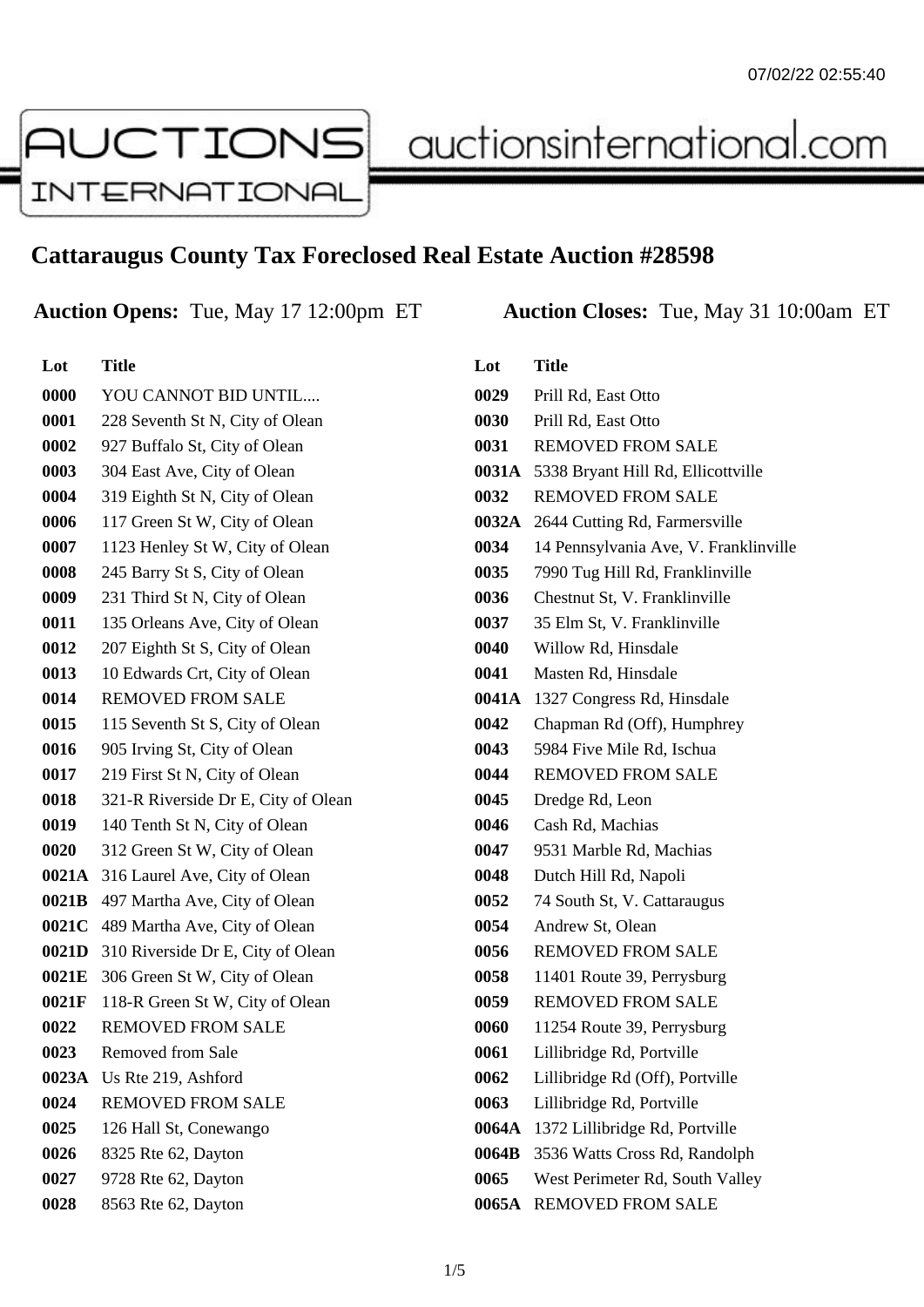## **Lot Title**

- **0066** 3231 NYS Rte 39, Yorkshire
- **0067** 4876 Creek Rd, Yorkshire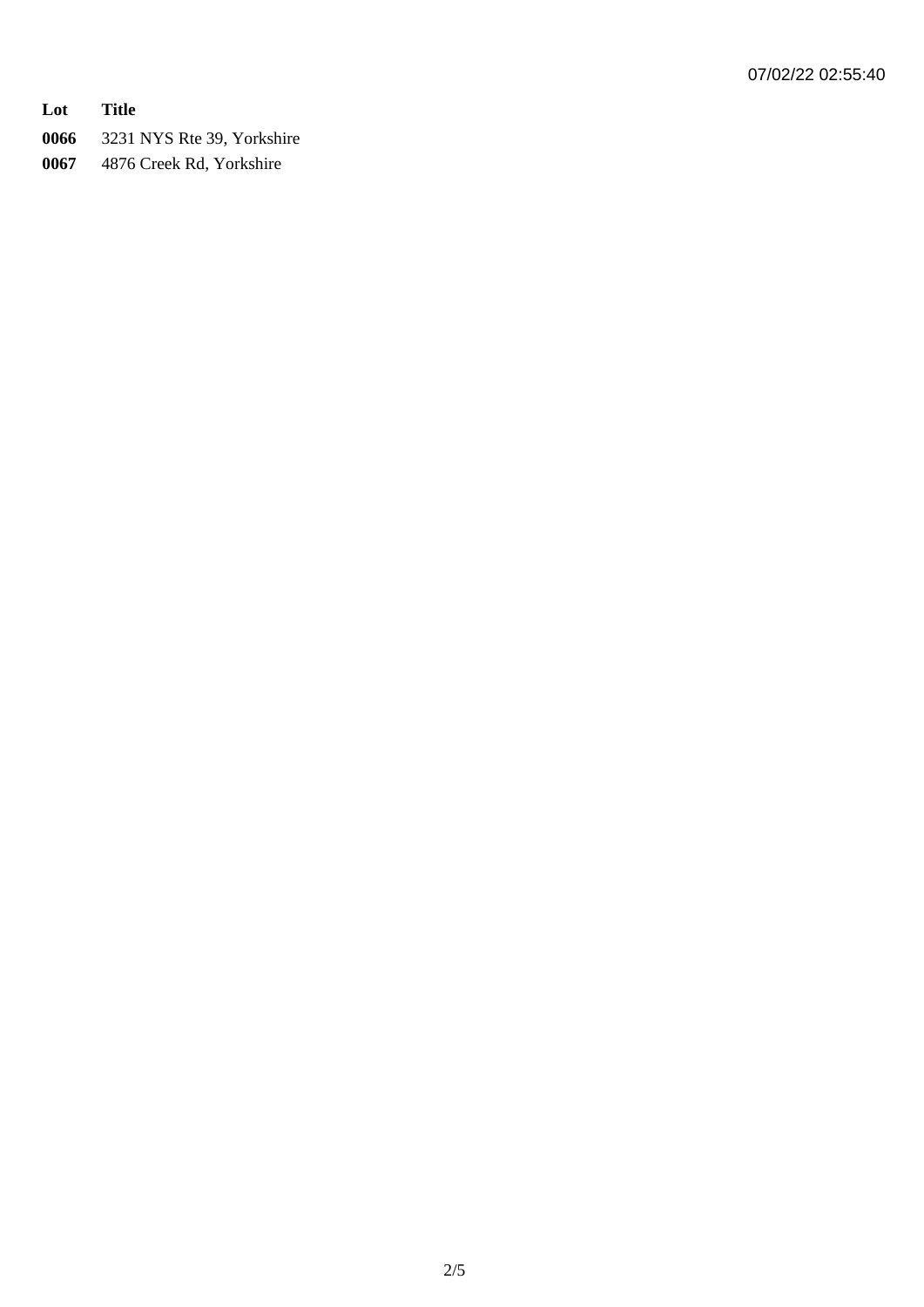REGISTRATION IS CLOSED\*\*\*If you are a successful high bidder, please do not call our office asking what to do next. Our office will contact you to either collect your deposit amount on a Credit Card or provide you with the deposit amount you will need to pay at the Treasurer's office. Please be available via the phone number you provided at registration. THERE WILL BE NO PAYMENTS ACCEPTED AT THE TREASURER'S OFFICE THE DAY THE AUCTION CLOSES, 5/31. You may ONLY pay at the the Treasurer's office, 6/1 and 6/2.

Internet Bidding Questions: Please contact Auctions International, Inc. Customer Service at (800) 536- 1401 option 2

Questions Regarding "Online Bidder Registration Packet" : Please contact RJ Klisiewicz at (800) 536- 1401 x 110

Taxes due upon purchase it will goes as follows: Any property in the City of Olean the winning bidder will be responsible for the current year city tax which came out May 1st. For information on the exact amount due bidders can contact the City of Olean. Any property in a Village (Allegany, South Dayton, Ellicottville, Franklinville, Little Valley, Cattaraugus, Gowanda, Portville, Delevan) the winning bidders will be responsible for the Village tax that comes out June 1st. Bidders can research previous year?s tax amounts for more info on what to expect for a village tax amount.TERMS AND CONDITIONS

All Properties sold ?As Is?Where Is?. The Purchaser assumes all environmental risks associated with the Property being conveyed. County makes no representation as to the zoning compliance of the property. Any promotional tools, such as slides, tax maps, etc., are for informational purposes only. Seller and/or Auctioneer neither guarantees nor warranties anything as to location, dimensions, parcel use or size. The County of Cattaraugus can only sell real property that has been assessed. It cannot sell any personal property on the premises. The disposition of that personal property is the responsibility of the successful bidder FOLLOWING THE CLOSING OF THE SALE, by contacting the former owner.

Any Rights of Way, Easements or Covenants in existence at the time of the County Foreclosure remain and will be binding on the successful bidder.

ALL DELINQUENT WATER AND SEWER BILLS ARE THE RESPONSIBILITY OF THE BUYER. THE COUNTY WILL NO LONGER BE RESPONSIBLE FOR THAT PAYMENT.

The successful bidder shall be responsible for payment of the applicable current city and village taxes related to the Spring Auction, and the School taxes related to the Fall Auction, at the time that the bidder tenders the bid balance to the County.

All Properties are sold subject to subsequent County Legislature confirmation. The County Legislature reserves the right to reject any or all bids, at their sole discretion, for any reason whatsoever.

Possession of the property is forbidden until the deed is recorded with the Cattaraugus County Clerk, conveying title to the purchaser. Title Vests upon recording the deed. It is agreed between the County and the purchaser that delivery and acceptance of the deed occurs upon recording the deed. ABSOLUTELY NO TRESPASSING SHALL OCCUR. This will be enforced for the protection of the seller and of the buyer. Violation can stop the sale and violators could be prosecuted.

The County Legislature reserves the right to reject any bids if the bidder has violated the Terms and Conditions of this sale, or a violation of Law as related to a particular property before, at the time of, or subsequent to the given auction, and at the discretion of the Treasurer, violator could be barred from future auctions.

The County will convey by Quit-Claim Deed only, with no warranty or representation as to the marketability of the title. After approval of the County Legislature, and after payment of the accepted purchase price, along with any applicable current taxes, and closing fees/costs, deed filing fee, the deed will be recorded by the county in the Clerk?s Office.

At the auction, the successful Bidder is required to deposit 20% of the bid price (to be applied to the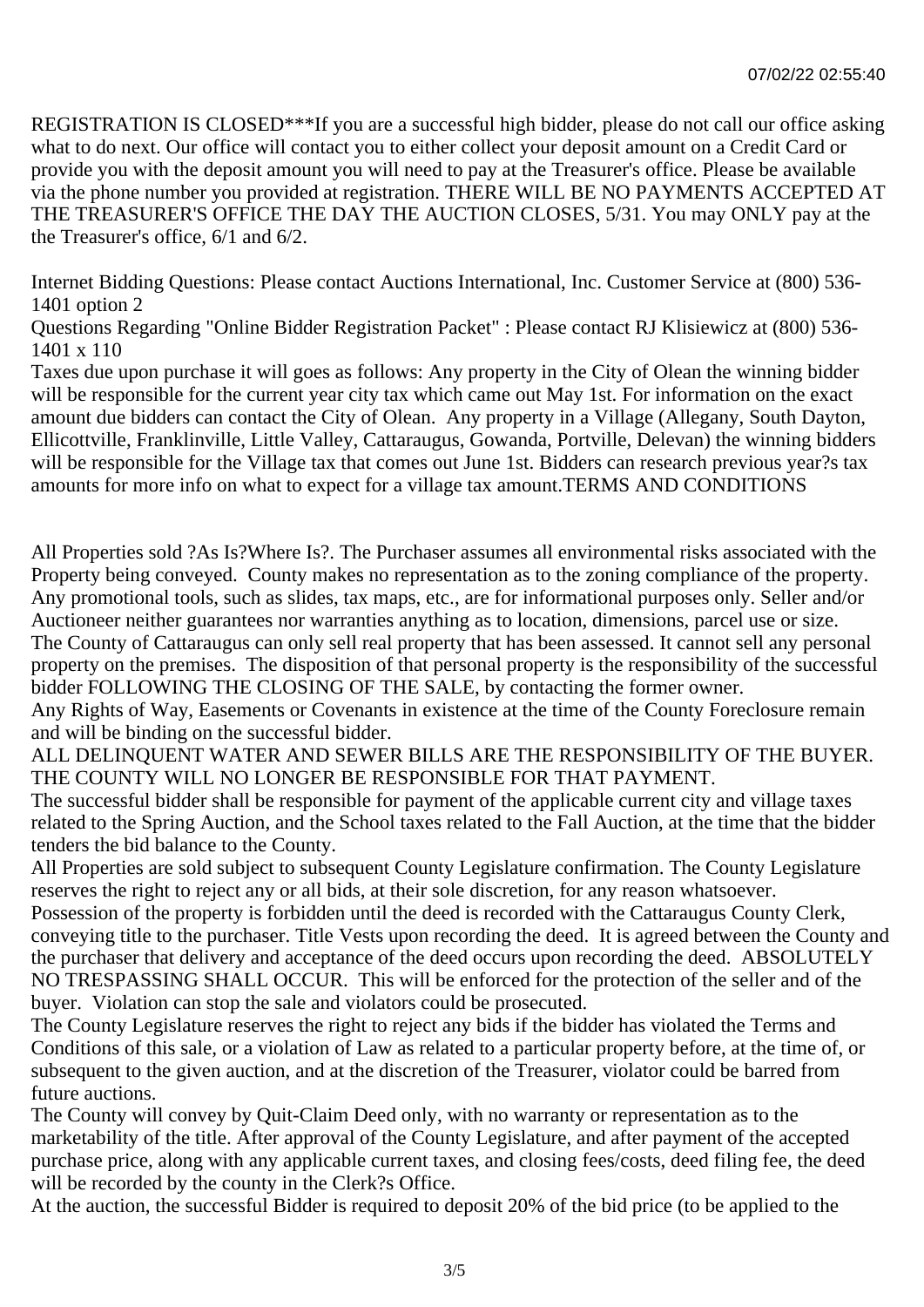purchase price) and 10% buyer premium (4% discount if you use cash or guaranteed funds) 20% deposit 07/02/22 02:55:40and buyer premium are both non-refundable, in the form of cash, money order, certified check, or VISA, Mastercard, or Discover (no personal or business checks, no AmEx card). If the highest bidder fails to tender the 20% deposit along with the 10% buyer premium (6% after discount) before the deadline on the auction date, then the second highest bidder shall be notified and be given opportunity to tender their own high bid to the County. If the second highest bidder fails to tender the high bid price to the County by the deadline established on the Auction date, then the parcel will be re-auctioned at a later date, and neither the 1st bidder nor the 2nd bidder may participate in the rebid. All bidders should pay for their parcels immediately, and all 2nd bidders should be prepared to make a deposit on the parcels for which they are a back-up bidder. NOTE: Deposit Payments made directly to the County Treasurer's Offices, via cash or certified check, may be done so on Wednesday, June 1st before 4pm AND Thursday, June 2nd before 4pm. Deposit Payments made with a Credit/Debit card will be collected on the day of the auction closing, by Auctions International Staff. Please be available via the telephone number you utilized on your registration documents.

Any bidder who refuses to pay for one or more of their parcels cannot purchase any other parcel at that auction, and may be prohibited from bidding at future auctions.

Bid for \$250 or less must be paid in full at the close of the auction, and is non-refundable. Other fees such as any applicable current tax, or deed filing fee will still have a 30-day deadline.

Once the auctioneer accepts a bid and down-payment is made, no refunds will be made.

In the event of a live auction. All bidders must hold a bidder number paddle provided by the auction company.

Any mailed bid received prior to an in person auction shall be accompanied by 20% of the bid along with 10% (or discounted 6%) buyer premium by Cashier?s check. In the event there are no other bidders, auctioneer will ask if anyone wishes to be considered the second bidder at that minimum bid amount.

All decisions regarding disputes shall remain totally within the auctioneer?s discretion.

Auctioneer reserves the right to reject any bid that is not an appreciable advancement over the preceding bid.

The auctioneer and the seller shall remain forever immune from any and all liability concerning any personal injury or property damage occurring before, during or after the auction, no matter what the cause. At the time the auctioneer declares the final and highest bid, the buyer will be required to sign the Purchase Agreement.

If a buyer cannot be present, he shall bid through a representative appointed by signed Power of Attorney, which document shall be submitted at the time of registration.

Deed must be made out according to either registration information, or Power of Attorney document. If the successful bidder does not tender payment in full within 30 (thirty) days after adoption (by the County Legislature) of the bid, the 20% of the total bid price will be forfeited to Cattaraugus County. Buyer?s premium is also non-refundable. Seller is not responsible for payment of interest on deposit whether closed or not.

Successful bidder/purchaser shall certify that he/she does not represent the former owner/owners of the property against whom the County foreclosed, and agrees that he/she shall not convey the property to the former owner(s) within 24 months subsequent to the auction date. If such transfer occurs, purchaser understands that he/she may be found to have committed fraud and/or intent to defrand and will be liable for any deficiency owed to the County as related to the auction price compared to the foreclosed amount. No sale of tax title property shall be made to any County Legislators, Legislator?s spouse or dependent children.

Evictions, if necessary, are the responsibility of the new owner, in accordance with State and Law law.

**Buyer's Premium:** There is a 6% discounted Buyer's Premium in effect for this auction for payments